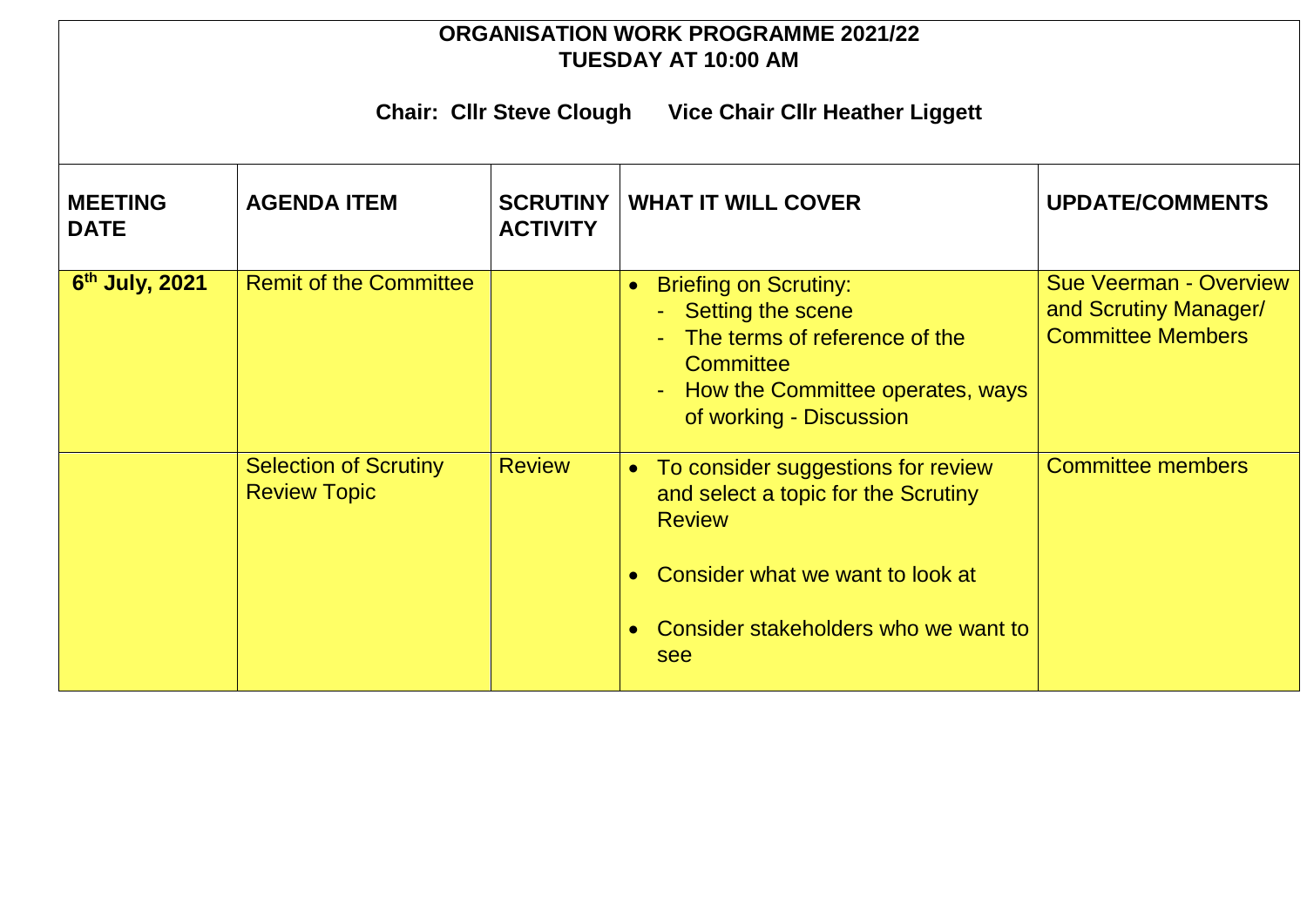|                                  | <b>Draft Work Programme</b>                                              | Consultee,<br>monitor<br>and<br>challenge | • To consider the draft work programme<br>for the year and any suggested items<br>for inclusion                             | <b>Committee Members/</b><br><b>Sue Veerman - Overview</b><br>and Scrutiny Manager |
|----------------------------------|--------------------------------------------------------------------------|-------------------------------------------|-----------------------------------------------------------------------------------------------------------------------------|------------------------------------------------------------------------------------|
|                                  | List of key decisions                                                    | Consultee,<br>monitor<br>and<br>challenge | • To consider the Forward Plan of<br><b>Executive Decisions</b>                                                             | <b>Sue Veerman-Overview</b><br>and Scrutiny Manager                                |
| 31 <sup>st</sup> August,<br>2021 | Annual Report of<br>Human Resources and<br>Organisational<br>Development | <b>Monitor</b><br>and<br>challenge        | $\triangleright$ Organisational Development<br>$\triangleright$ Apprentices<br>$\triangleright$ Question and Answer Session | <b>Human Resources</b><br>Manager                                                  |
|                                  | <b>Scrutiny Review</b>                                                   | <b>Review</b>                             | $\triangleright$ Scoping of Review including scene<br>setting – ICT and Transformation                                      | <b>Lead Officer</b><br>Committee                                                   |
|                                  | List of key decisions                                                    | Consultee,<br>monitor<br>and<br>challenge | To consider the Forward Plan of<br><b>Executive Decisions</b>                                                               | Sue Veerman<br><b>Overview and Scrutiny</b><br>Manager                             |
|                                  | <b>Scrutiny Work</b><br>Programme                                        | Consultee,<br>monitor<br>and<br>challenge | • To consider the Committees' work<br>programme                                                                             | Sue Veerman<br><b>Overview and Scrutiny</b><br>Manager                             |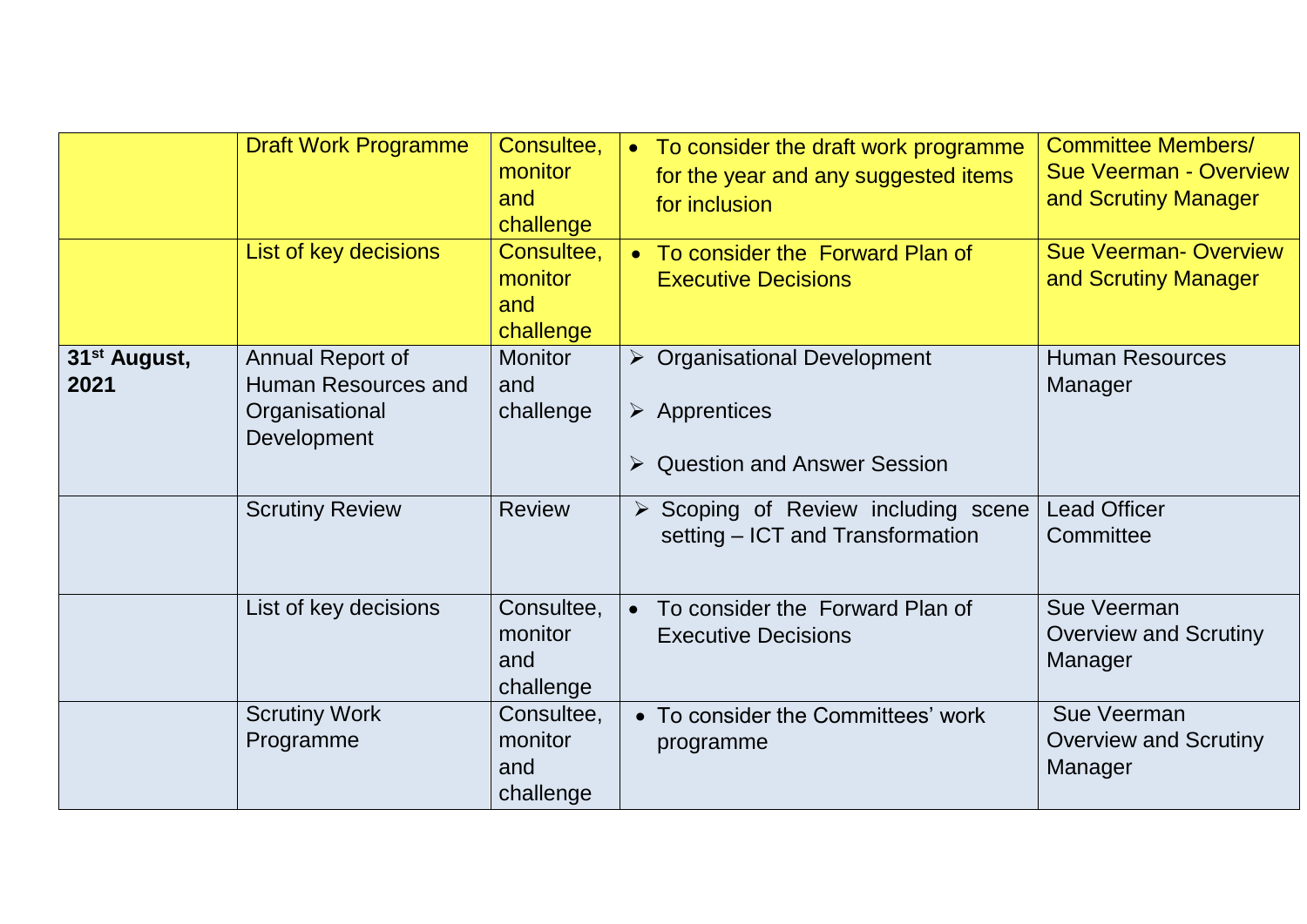| 5 <sup>th</sup> October,<br>2021 | Whistleblowing                    | Consultee,<br>monitor<br>and<br>challenge | <b>Discussion with Monitoring Officer</b><br>lo.                                           | <b>Sarah Sternberg</b><br>accepted                            |
|----------------------------------|-----------------------------------|-------------------------------------------|--------------------------------------------------------------------------------------------|---------------------------------------------------------------|
|                                  | <b>Ethics and Culture</b>         | Consultee,<br>monitor<br>and<br>challenge | Discussion with a member of staff                                                          | In private - accepted                                         |
|                                  | <b>Scrutiny Review</b>            |                                           | • Approval of Project Plan<br>Approval of timetable for the review<br><b>Documentation</b> |                                                               |
|                                  | List of key decisions             | Consultee,<br>monitor<br>and<br>challenge | To consider the Forward Plan of<br><b>Executive Decisions</b>                              | Sue Veerman<br><b>Overview and Scrutiny</b><br>Manager        |
|                                  | <b>Scrutiny Work</b><br>Programme | Consultee,<br>monitor<br>and<br>challenge | To consider the Committees' work<br>programme                                              | <b>Sue Veerman</b><br><b>Overview and Scrutiny</b><br>Manager |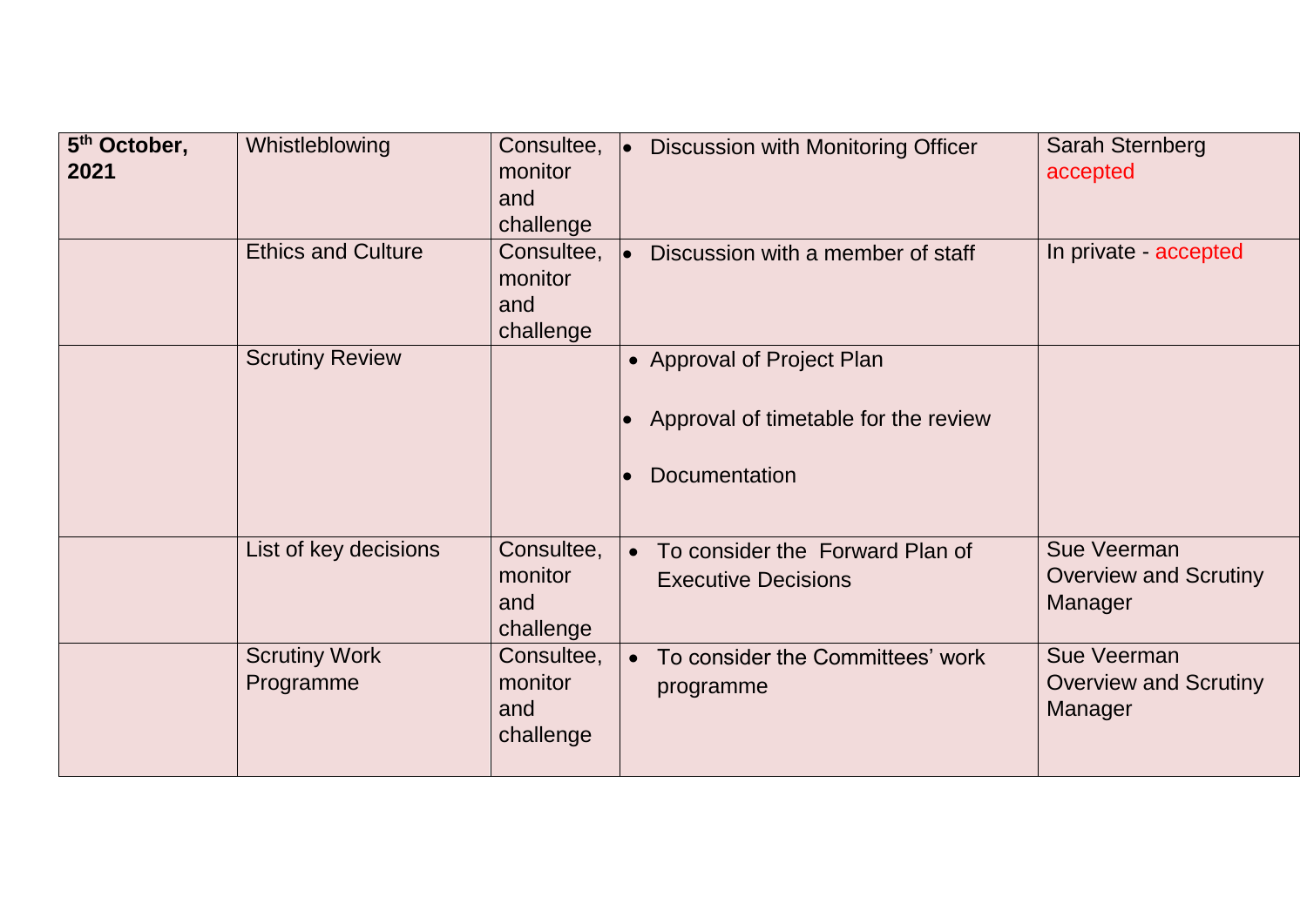| 7 <sup>th</sup> December,<br>2021 | <b>Scrutiny Review</b>                               | Consultee,<br>monitor<br>and<br>challenge | <b>Interviews</b><br>$\bullet$                                                                                            | <b>Committee</b>                                                     |
|-----------------------------------|------------------------------------------------------|-------------------------------------------|---------------------------------------------------------------------------------------------------------------------------|----------------------------------------------------------------------|
|                                   | <b>Forward Plan of</b><br><b>Executive Decisions</b> | Consultee,<br>monitor<br>and<br>challenge | To consider the Forward Plan of<br><b>Executive Decisions</b>                                                             | <b>Sue Veerman</b><br><b>Overview and Scrutiny</b><br>Manager        |
|                                   | <b>Scrutiny Work</b><br>Programme                    | Consultee,<br>monitor<br>and<br>challenge | To consider the Committees' work<br>programme                                                                             | <b>Sue Veerman</b><br><b>Overview and Scrutiny</b><br><b>Manager</b> |
| 1 <sup>st</sup> February,<br>2022 | <b>Scrutiny Review</b>                               | <b>Review</b>                             | <b>Interviews</b><br>$\bullet$                                                                                            |                                                                      |
|                                   | <b>Transformation</b><br><b>Programme update</b>     | <b>Monitor</b><br>and<br>challenge        | To consider progress against the<br>$\bullet$<br><b>action Plan</b><br>(including WFH project and impacts of<br>Pandemic) | <b>Lee Hickin - Director</b><br><b>Matt Broughton - HOS</b>          |
|                                   | List of key decisions                                | Consultee,<br>monitor<br>and<br>challenge | To consider the Forward Plan of<br>$\bullet$<br><b>Executive Decisions</b>                                                | <b>Sue Veerman</b><br><b>Overview and Scrutiny</b><br><b>Manager</b> |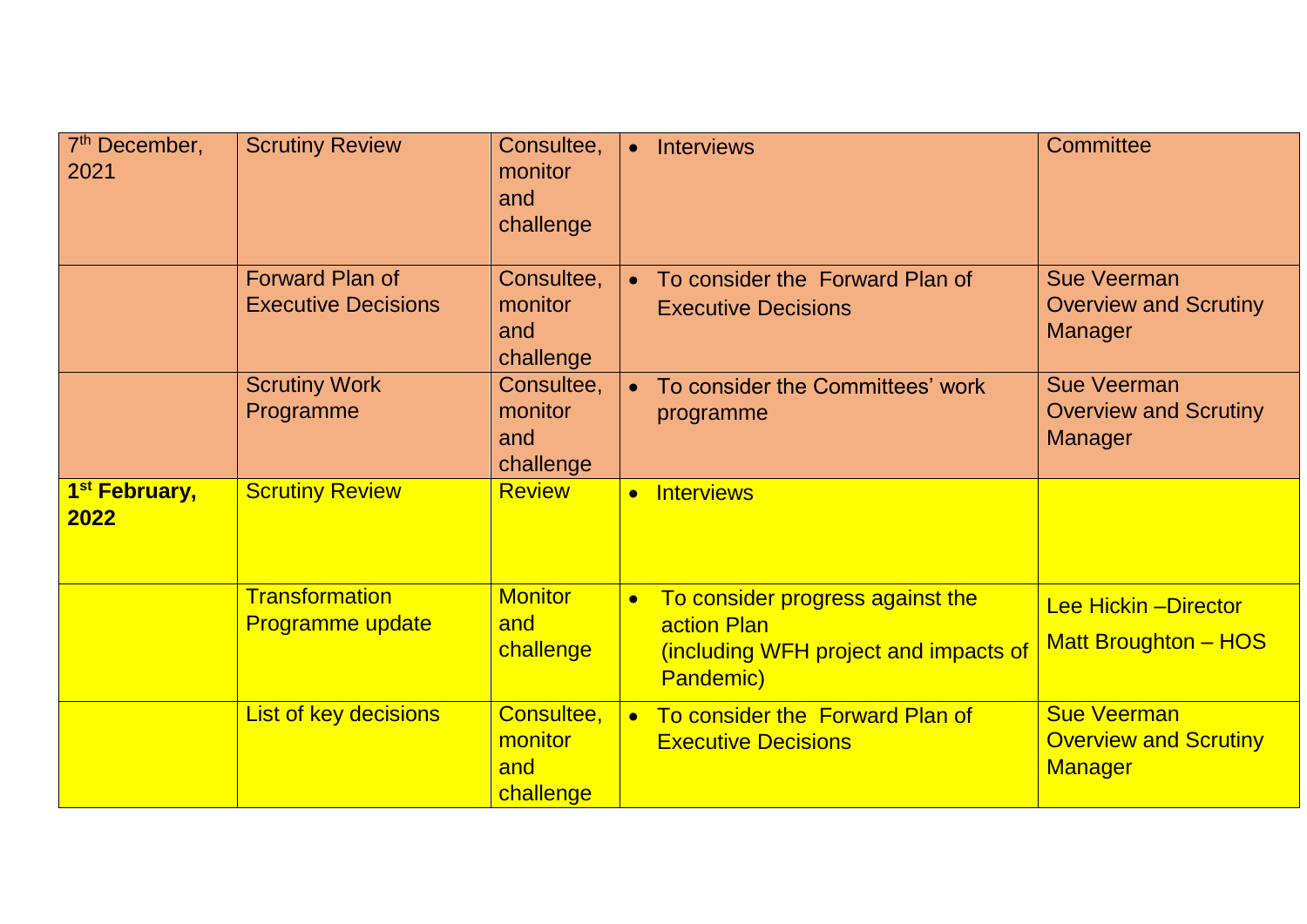|                                 | <b>Scrutiny Work</b><br>Programme      | Consultee,<br>monitor<br>and<br>challenge | To consider the Committees' work<br>programme                                                     | <b>Sue Veerman</b><br><b>Overview and Scrutiny</b><br><b>Manager</b> |
|---------------------------------|----------------------------------------|-------------------------------------------|---------------------------------------------------------------------------------------------------|----------------------------------------------------------------------|
| 29 <sup>th</sup> March,<br>2022 | <b>Scrutiny Review</b>                 | <b>Review</b>                             | Triangulation of evidence - Scrutiny<br><b>Review</b>                                             | <b>Committee Members</b>                                             |
|                                 | <b>List of Key Decisions</b>           | Consultee,<br>monitor<br>and<br>challenge | To consider the Forward Plan of<br><b>Executive Decisions</b>                                     | <b>Sue Veerman - Overview</b><br>and Scrutiny Manager                |
|                                 | <b>Scrutiny Work</b><br>Programme      | Consultee,<br>monitor<br>and<br>challenge | To consider the Committee's Work<br>Programme                                                     | <b>Sue Veerman - Overview</b><br>and Scrutiny Manager                |
| 10th May, 2022                  | <b>Draft Scrutiny Review</b><br>report | <b>Review</b>                             | To agree the draft report for Scrutiny<br><b>Review</b>                                           |                                                                      |
|                                 | Monitoring of O&S<br>recommendations   | <b>Monitor</b>                            | To monitor the implementation of<br>$\bullet$<br>previous committee and review<br>recommendations | Sue Veerman - Overview<br>and Scrutiny Manager                       |
|                                 | List of key decisions                  | Consultee,<br>monitor                     | To consider the Forward Plan of<br>$\bullet$<br><b>Executive Decisions</b>                        | <b>Sue Veerman - Overview</b><br>and Scrutiny Manager                |